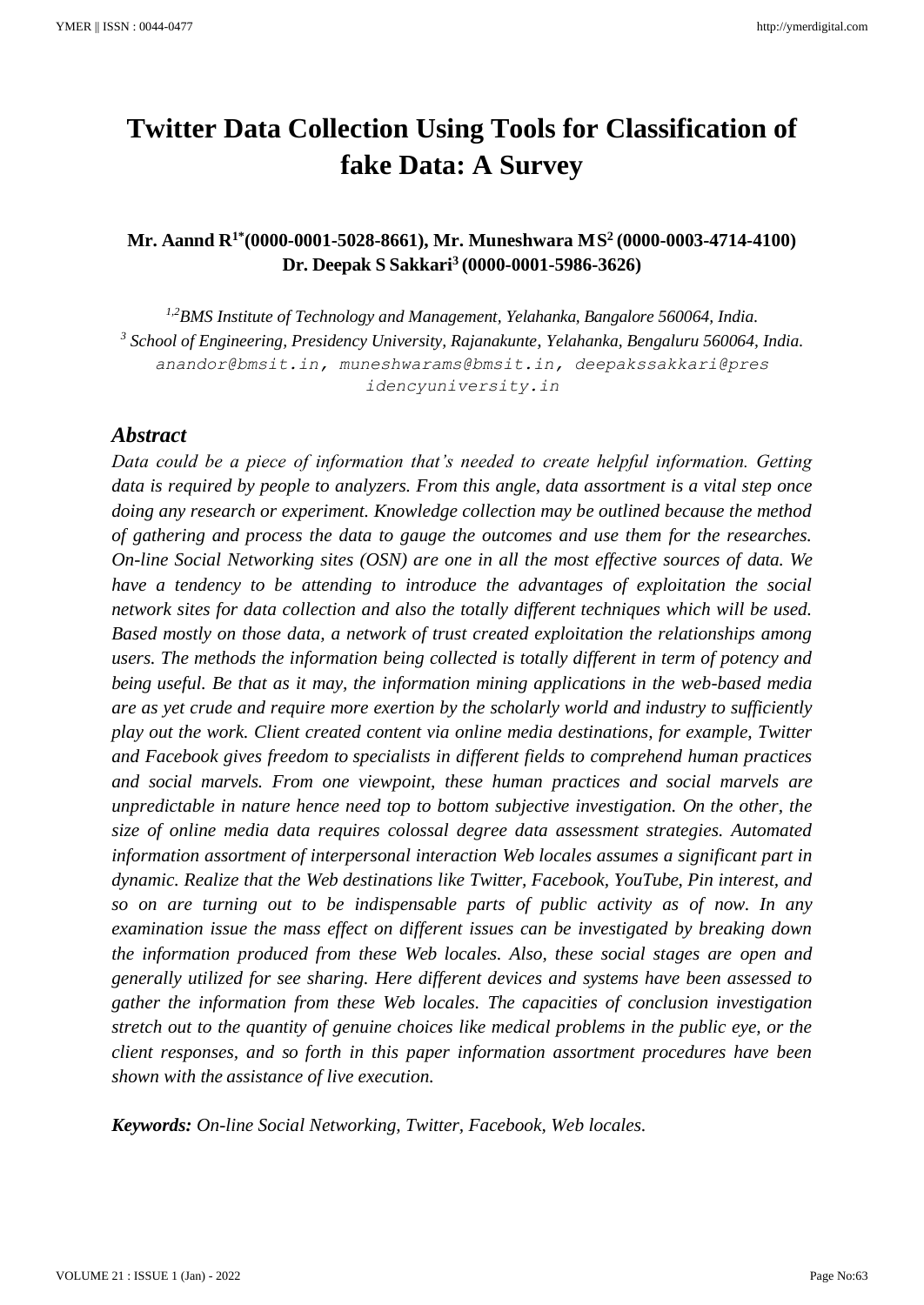## **1 Introduction**

As of start of 2016 the quantity of enrolled clients in Facebook arrived at 1.7 billion clients, Facebook page was accessed by 1.1 billion people.. In the meantime the quantity of enlisted client's 392 million people used VK. According to Genius study findings for January 2016, 20.2 million clients in Ukraine basically once a month on work area or mobile phones/cell phones/tablets, and 70% of them visit the website www.vk.com.

Exploration life cycle includes various stages like arranging the proposition, beginning the venture, gathering the information, dissecting the information and getting the outcome. As should be obvious, information assortment plays a significant stage since it responds to the exploration questions.

Gathering information should be possible by utilizing various strategies dependent on the wellspring of the information. A few models identified with information sources affects individuals interviews, reviews disseminations and Social site destinations. Because social sites retain information about people, their interactions with other on the same website, as well as Depending on the sort of site, their ranking, reviews, or even rating information, they a valuable source for data gathering. While gathering data, several

● **Precision:** The correctness of the data that's gathered is critical since inaccurate data can outcome in erroneous study conclusions or observations. As a outcome, reliable data will be important in maintaining the research's integrity.

considerations should be made, such as accuracy, dependability, and security.

- **Reliability:** dependability of the data is considered from source to see it's dependable or not from this.
- **Security:** Because certain data is meant to be kept private, the privacy of the data must be considered. As a outcome, before collecting information, the user should determine if he or she is authorized for receive that. For instance, on Twitter, few user accounts are secret, and if the user gains access to them without authority, this constitutes an invasion of privacy. As illustrated in Fig, the acquired info may be analyzed and used to develop an app. Platforms where users may openly submit material are known as social sites. Data analysis aids in determining people's perceptions of how the product works. These websites serve as clubhouses where clients pay close attention to communication messages. This, in turn, assists marketers and customers in raising their levels. There are three distinct sorts of Web sites from which information should be extracted:
- **Unstructured pages:** Unstructured pages, often known as free-text papers, are in natural language. There is no discernible structure, and only information extraction (IE) approaches may be utilized confidently.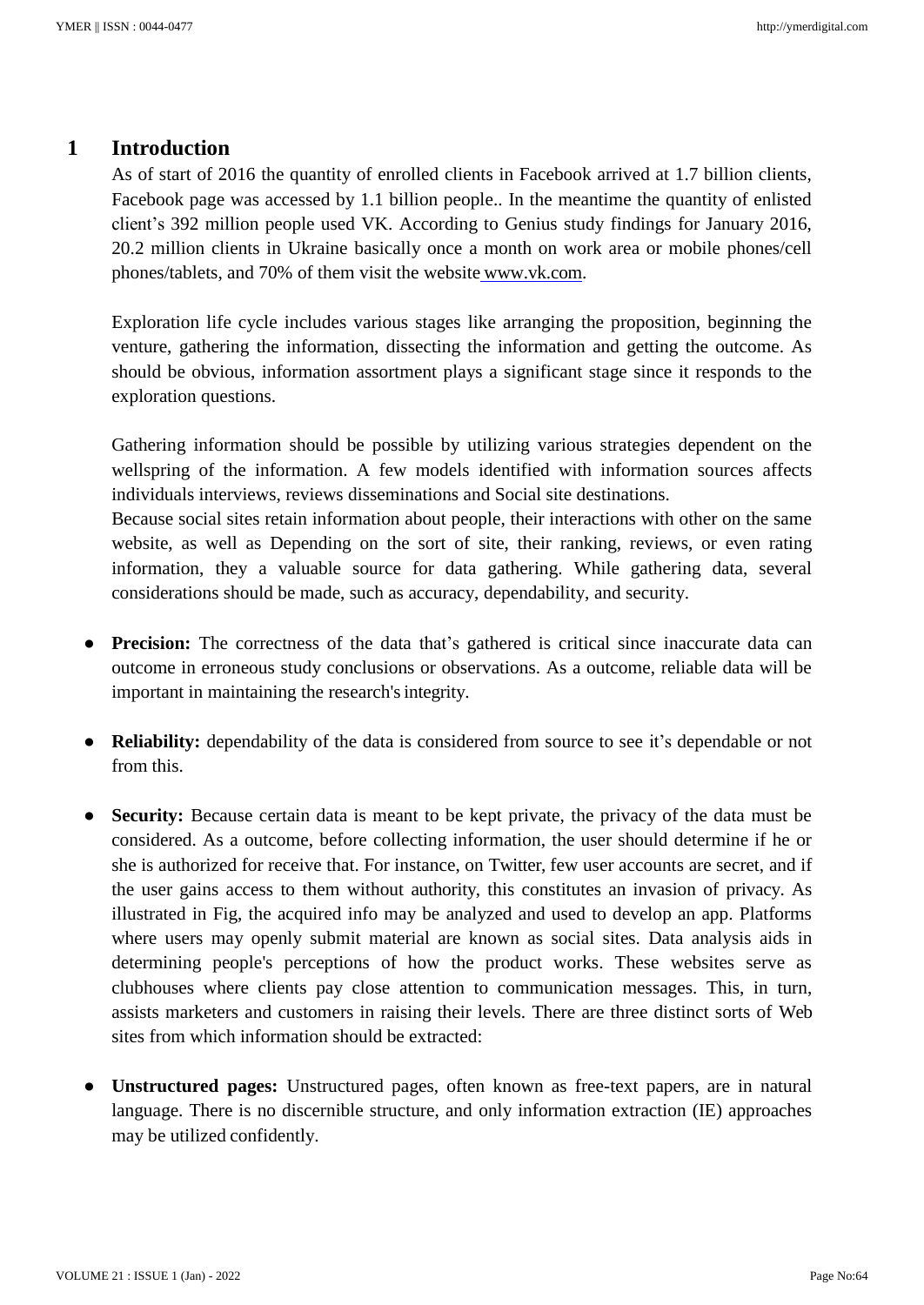- **Structured pages:** often received from a structured info source, as a database, and info is given with structural information. The data is extracted using simple approaches on matching.
- **Semi-structured pages:** a middle ground unstructured and structured pages differ in that they do not adhere to a definition of the sorts of data published on them. Papers have some structure in any case, and extraction approaches are frequently predicated on existence of specific design, such HTML tags amount of data that can be gleaned by these materials is quite restricted.





## **2 Existing System**

There have been several studies that have employed social site to obtain data. Instance, there is project devoted for comprehending Twitter. "When daily deal services meet Twitter: Understanding Twitter as a daily deal marketing platform," said "for this study, has a set of tweets has the URL of the 'groupon.com.

"A study of security in vehicle ad hoc networks using identity-based cryptography," info of Facebook was collected for utilizing Latent Dirichlet Allocation (LDA) to find themes of greater 500,000 Facebook updates and find what title are to generate response, ex.. likes. "This study reveals gender disparities in the themes of status updates on SNS," they added. ladies are inclined than men to mention for individual issues, whereas males are about issues. Gender differences are masked in adolescence".

A study has suggested demonstrating that a Trust System can give trust. Info gathering were required for conduct the tests and evaluate the outcomes. Twitter was an excellent data source for our study. The plan was to look for Twitter groups that discuss the stock market. It was designed to gather user IDs for subsequently use for obtaining data from Twitter. This will be shown in this article as example of data is gathered.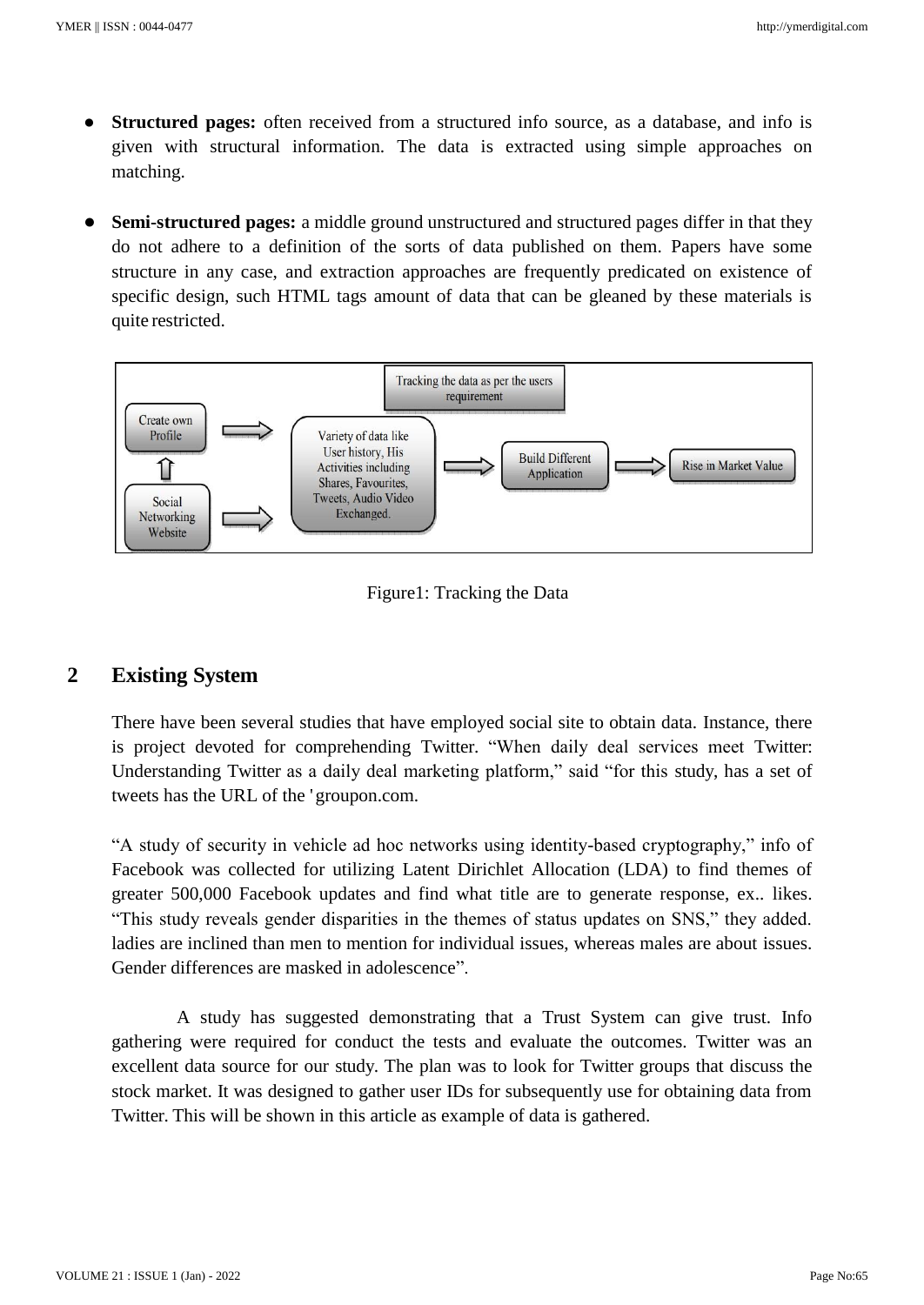

Figure 2: Online/Non-Online Data on Social Network

# **3 Methodology**

We can have info from many social sites such as Twitter, Facebook, and yelp. Obtaining info may be accomplished in a variety of ways, including talking the administrator hold the data, getting the data developed for academic, or participating in a hurdle. Each social network has an API (Application Programming Interface) that allows the data user to request services from sites. Installing their relevant libraries, gaining authorization, and selecting site in which the user may write the code are s steps for such sites**.**



Figure 3: Social Media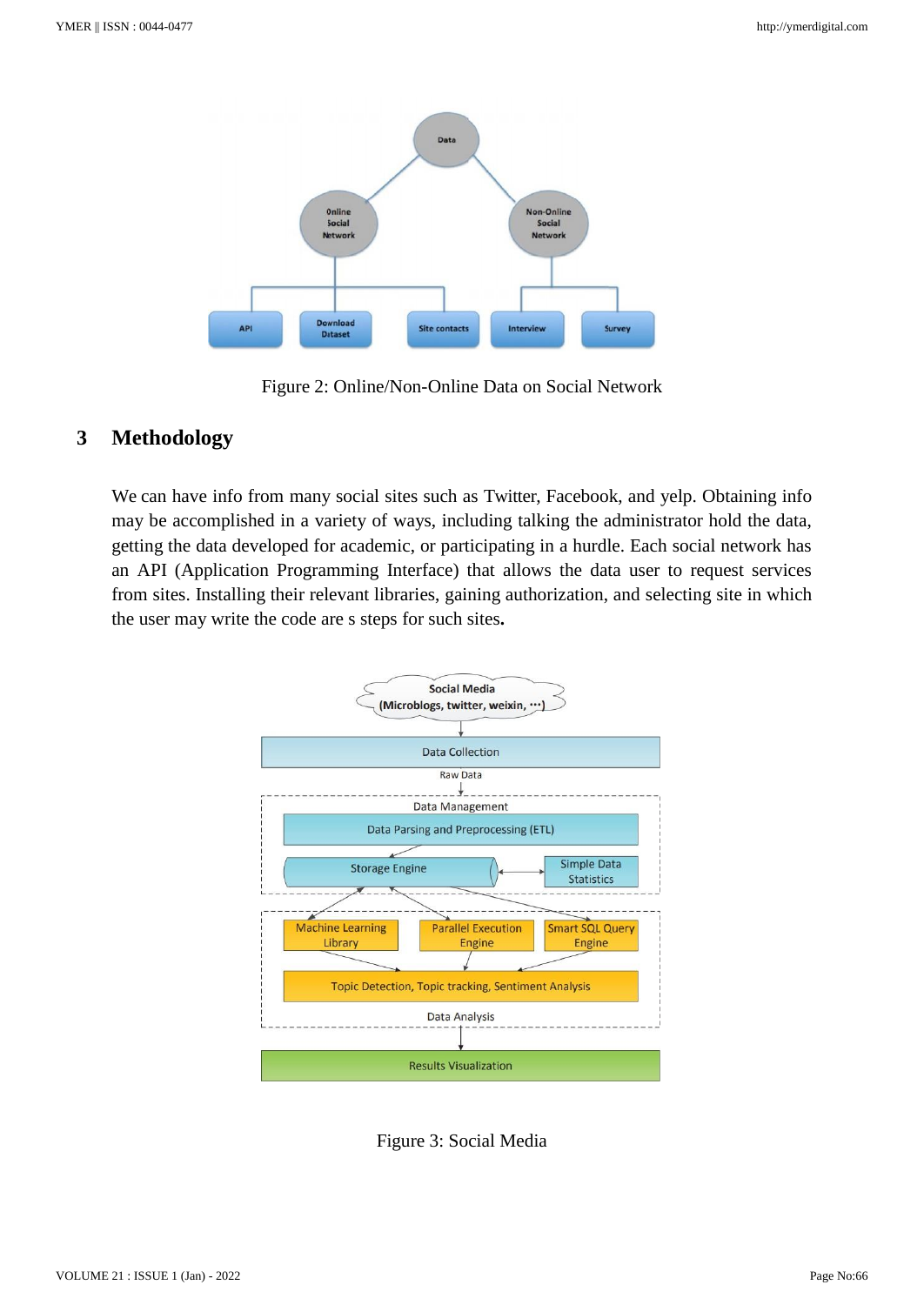**(1) Data Collection:** It serves as the foundation for the subsequent analysis. Create a time-line-based micro blogging system.

**(2) Real-time Data Management**: What we should do with the data that is available is data management. It has data parsing, preprocessing, storage, and basic data statistics.

**(3) Data Analysis:** We identify micro blogs, extract themes, and evaluate subject evolution, and so on using the preprocessed info.

The fundamental components of the data collecting and analytics framework utilized here are as follows:

- 1. Interface Server data
- 2. API Access of data
- 3. Data Engine
- 4. Analysis Engine

The Server acts as a conduit for call between the user and the console. Participants in this case0020are internet users, i.e. people who utilize social media websites such as Twitter, and YouTube, among others. Application-specific APIs are used at the API level to connect with a separate Data Engine. These APIs give users access to detailed data components made available. The primary sources collecting engine are social networking site and internet search engines, which provide the analysis engine with a complete dataset. Clustering, classification, text, emotional analysis, and other sorts of experiments are carried out by the analysis engine.

The following are the critical steps of data collection:

- 1. Identifying the appropriate data source.
- 2. Identifying the appropriate data type.
- 3. Choosing the kind of data to be collected.
- 4. Data storage in a suitable format.

# **4 Implementation**

Social networking is a web-based platform that allows users to develop social relationships share information with others via news feeds, opinions, and networking.

## **4.1 Using API**

It is possible to create social site data analysis software not only by using web source code, but by working with API given by social site web sites. API is typically (but not always) an abstraction mechanism that differentiates between low and high-level software. The user does not have to analyze social network source code and construct his/her own methods of data retrieval from non-structured sites by utilizing API; instead, it is feasible to utilize existing APIs that give needed data with minimal effort. Open APIs are typically available for public usage, although not everywhere. For example, using the VK programme interface, to obtain all user information, whereas Facebook provides API. The method's advantages include the ability to get user data in a structured format (JSON or XML), also the ease of API calls.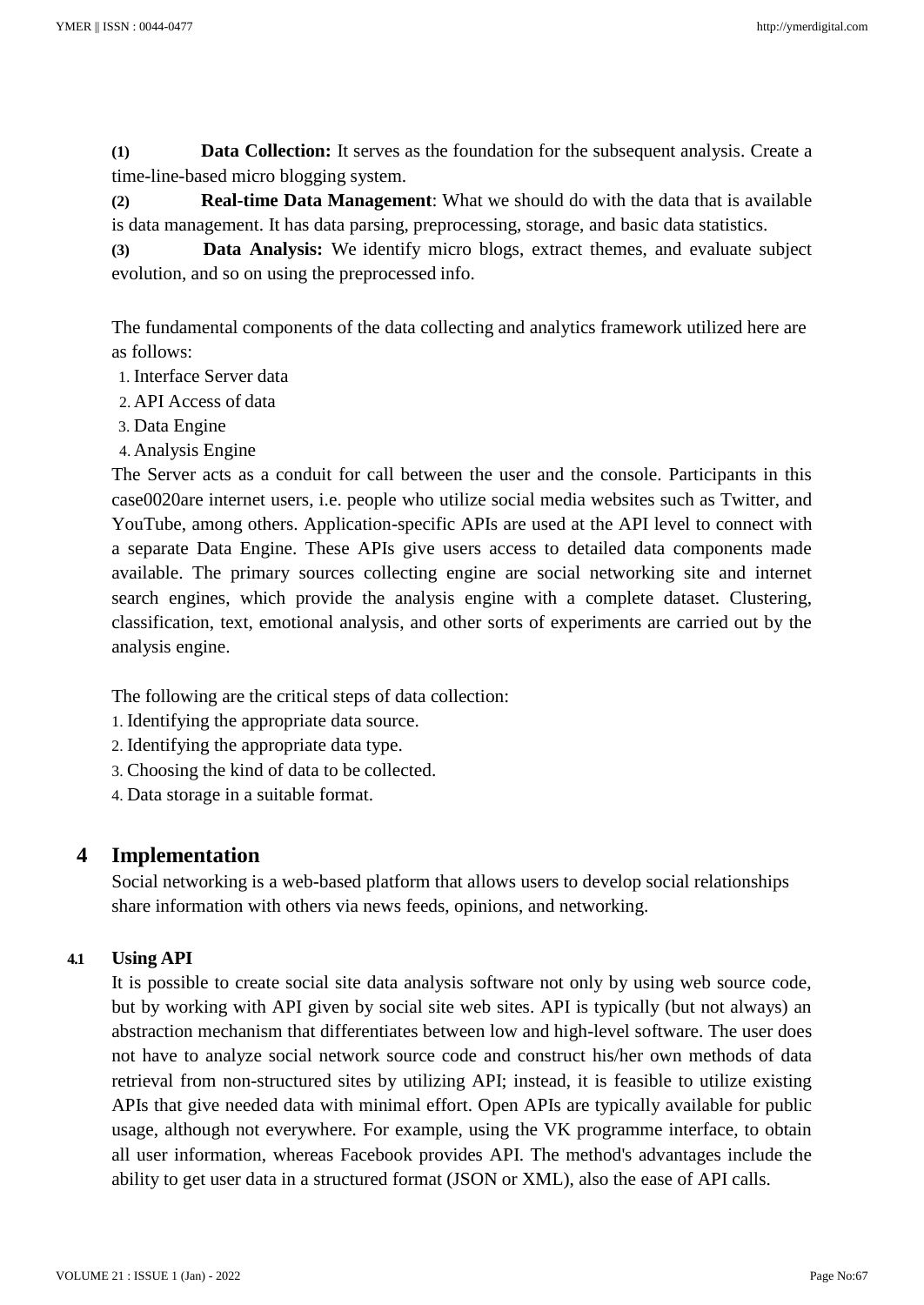#### **A. Twitter**

it is a micro blogging website for users to submit messages of up to 140 characters in length. Twitter4j is a java library that provides access to the Twitter API. When a developer creates an application using the Twitter API, he or she receives OAuth, which comprises of a key, a secret, an emblem. These used to authorize the user while getting data. To utilise library, the uset have a Twitter account. Once the developer has signed in to his or her Twitter account, he or she may create an application and get authorization. Then, using a platform such as NetBeans, build the java that connects to Twitter over HTTP. Following the creation of the java application, the user should provide the authorization method and get the twitter4j to use the needed methods to access the data.

Twitter API has a detriment on the quantity of data that may be retrieved per length of time with each Oauth Knowledge.

Twitter is a service that allows for an amount of posts (tweets). The Twitter API is a that includes techniques for interacting with various data & managing campaigns. Advertising, Message, and Streaming API is all part of the API interface. The latter two are frequently useful for crawling Twitter data. The Search API allows you to look for popular tweets that have been published in the previous seven days. Because it on rather than completeness, Search API will not return every matched tweets. However, the Search API may limit consequence on many criteria such location. The Streaming API, on the other hand, delivers data over an open, with fresh outcomes provided whenever new matches occur. tweets are triggered by query or a user. the Streaming API give more tweets than the API. The API only give gather tweets that include a certain term inside a specific area. APIs accessed HTTP requests or API libraries written in Python, JavaScript, and other programming languages. The info, however, is available with a token.

EX.need to get stock market-related info from Twitter. There are two algorithms available.

#### **Collect by Group**

We gathered information from three stock market-related organisations. The objective is to develop an application with several classes. One of them has been developed to retrieve all of the users' 338IDs that are members of the groups. Another class was for retrieving data depending on the IDs obtained. The information gathered includes users' screen names, locations, tweets, and eventually the date and time of the incident. The data will be saved in a file for further processing and analysis when it has been retrieved.

The extracted data has been stored in a different file. before executing the application, id were split into 180-id. When the tweets are extracted, each of the 180 people and their associated data will be stored in a file.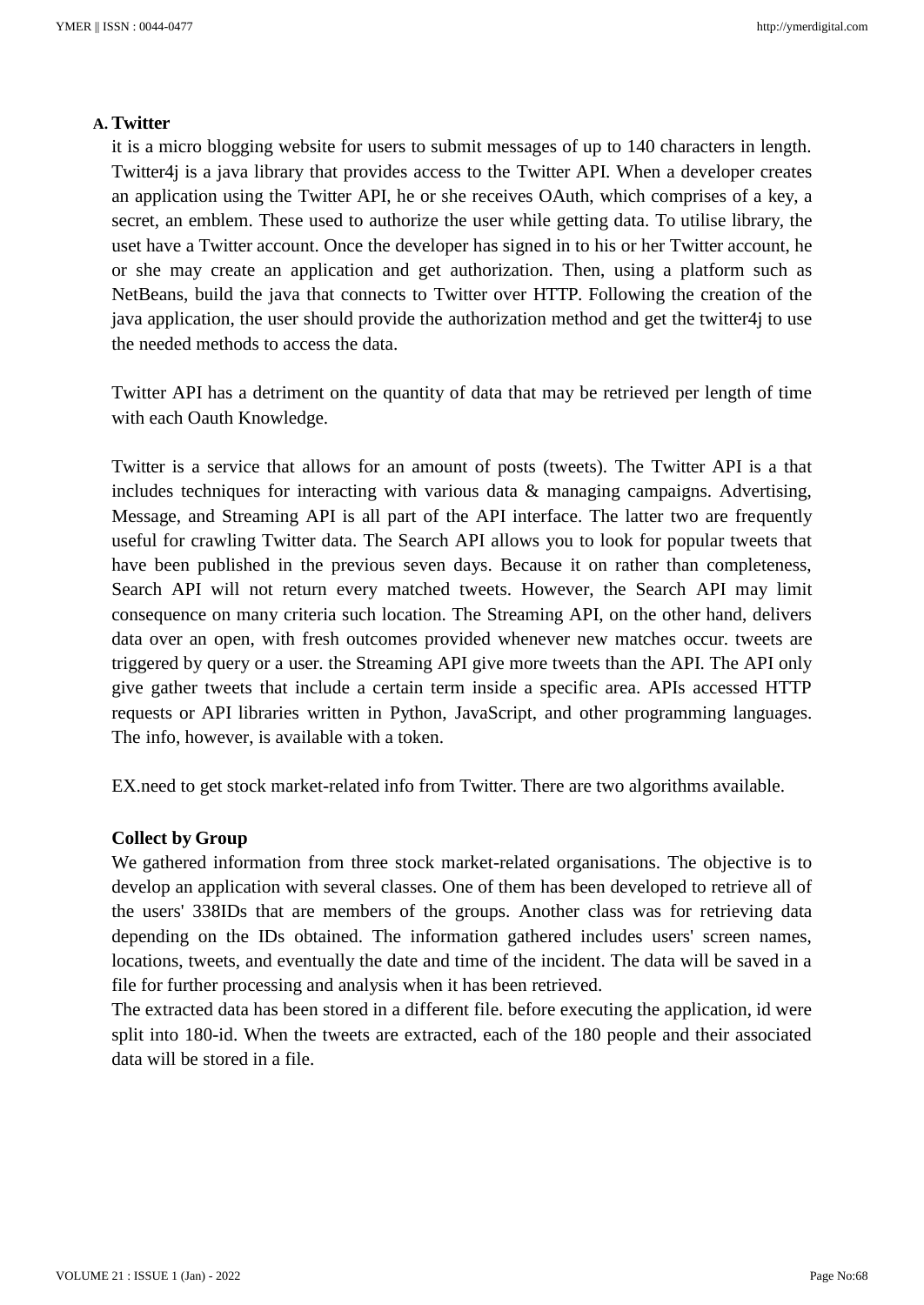



| Group              | <b>Number</b><br>of Users | <b>Number</b><br>of Tweets | Approximate<br>time<br>needed for<br>collection | End<br>of<br>date<br>collection |
|--------------------|---------------------------|----------------------------|-------------------------------------------------|---------------------------------|
| <b>StockTwits</b>  | 287,720                   | 3.282.373                  | 2 months                                        | <b>July 2013</b>                |
| FinancialTimes     | 1,700,000                 | 1,576,889                  | 2 months                                        | October<br>2013                 |
| <b>MarketWatch</b> | 928,066                   | 9,909,333                  | Month                                           | February<br>2014                |

**INDEE I** COLLECTING DATA FROM DIFFERENT GROUP IN TWITTER

### **B. Filtering**

Method necessitates many process, has identifying the appropriate key for filtering, utilizing them while obtaining from Twitter. The word to take is determined by the study topic. It is connected to the market in our situation. Twitter has a unique symbol for stock, which is a dollar sign followed.

Some terms were discovered on stock twits, a website dedicated to the stock market and Twitter. The keywords picked - "\$YHOO", "\$P", "\$EBAY", "\$BBRY", "\$TWTR", "\$V", "\$YELP", "\$MDR", "\$SPLK", "\$HIMX", "\$FEYE", "\$AMZN", "\$NKE", "\$LNKD".The tweets gathered from May 5th to May 9th is 5367, 1811 users.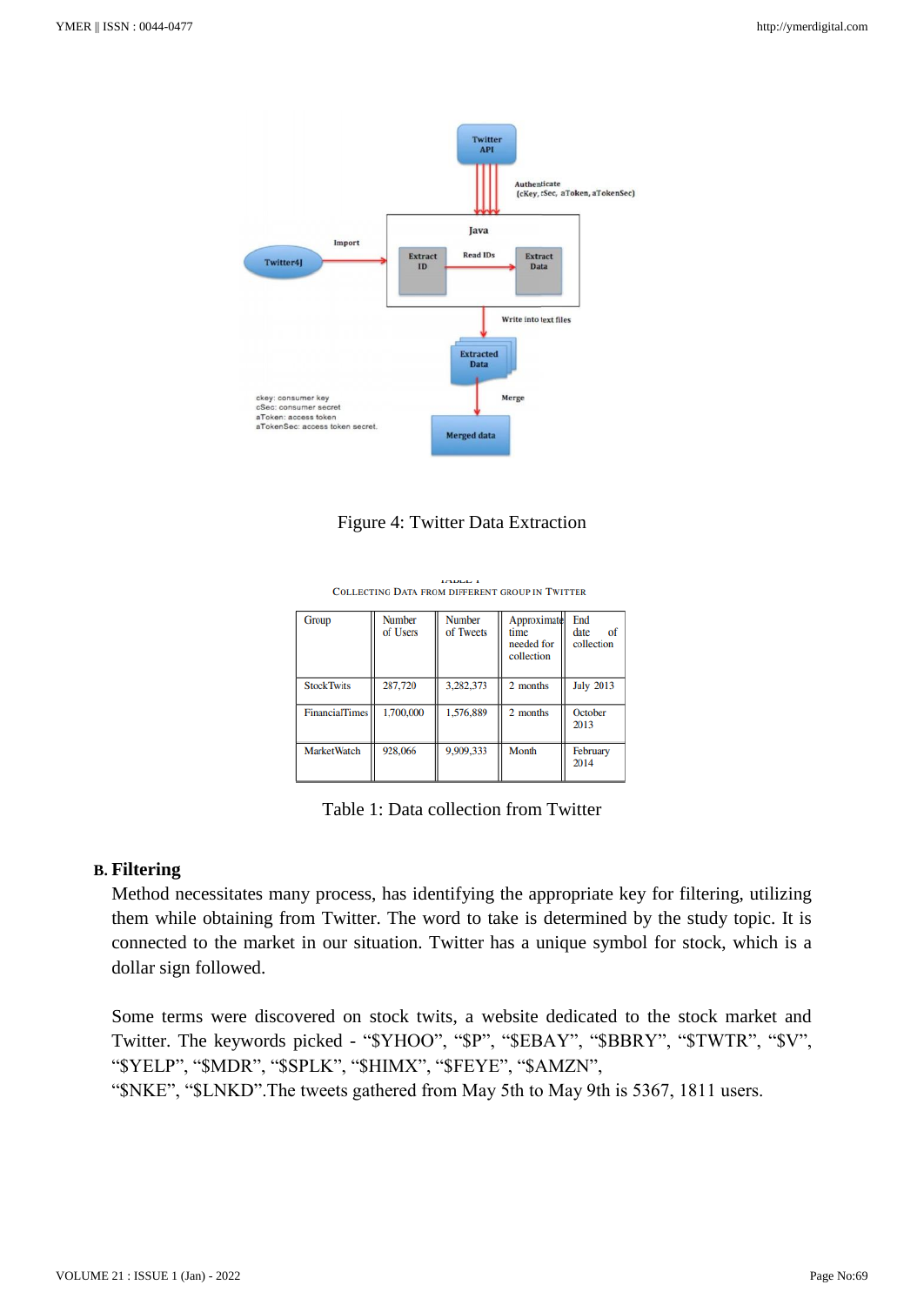

## Figure 5: Twitter Data Filtering

#### COLLECTING DATA BY FILTERING IN MAY 5TH-9TH

| Keyword       | Number of tweets |
|---------------|------------------|
| <b>SYHOO</b>  | 299              |
| \$P           | 299              |
| <b>SEBAY</b>  | 399              |
| <b>SBBRY</b>  | 664              |
| <b>STWTR</b>  | 99               |
| \$V.          | 99               |
| <b>SYELP</b>  | 997              |
| <b>SMDR</b>   | 108              |
| <b>SSPLK</b>  | 237              |
| <b>SHIMX</b>  | 158              |
| <b>SLBTYA</b> | 245              |
| <b>SFEYE</b>  | 397              |
| <b>SAMZN</b>  | 898              |
| <b>SNKE</b>   | 169              |
| <b>SLNKD</b>  | 299              |

### **4.2 Tools Used for Analyzing the TwitterData 1.Netlytic**

It is a text and analyzer that auto summarise huge amounts letter and find social from interactions on sites such as yt and chats. is designed by researchers for researchers, with no programming or API knowledge necessary. Netlytic, you can: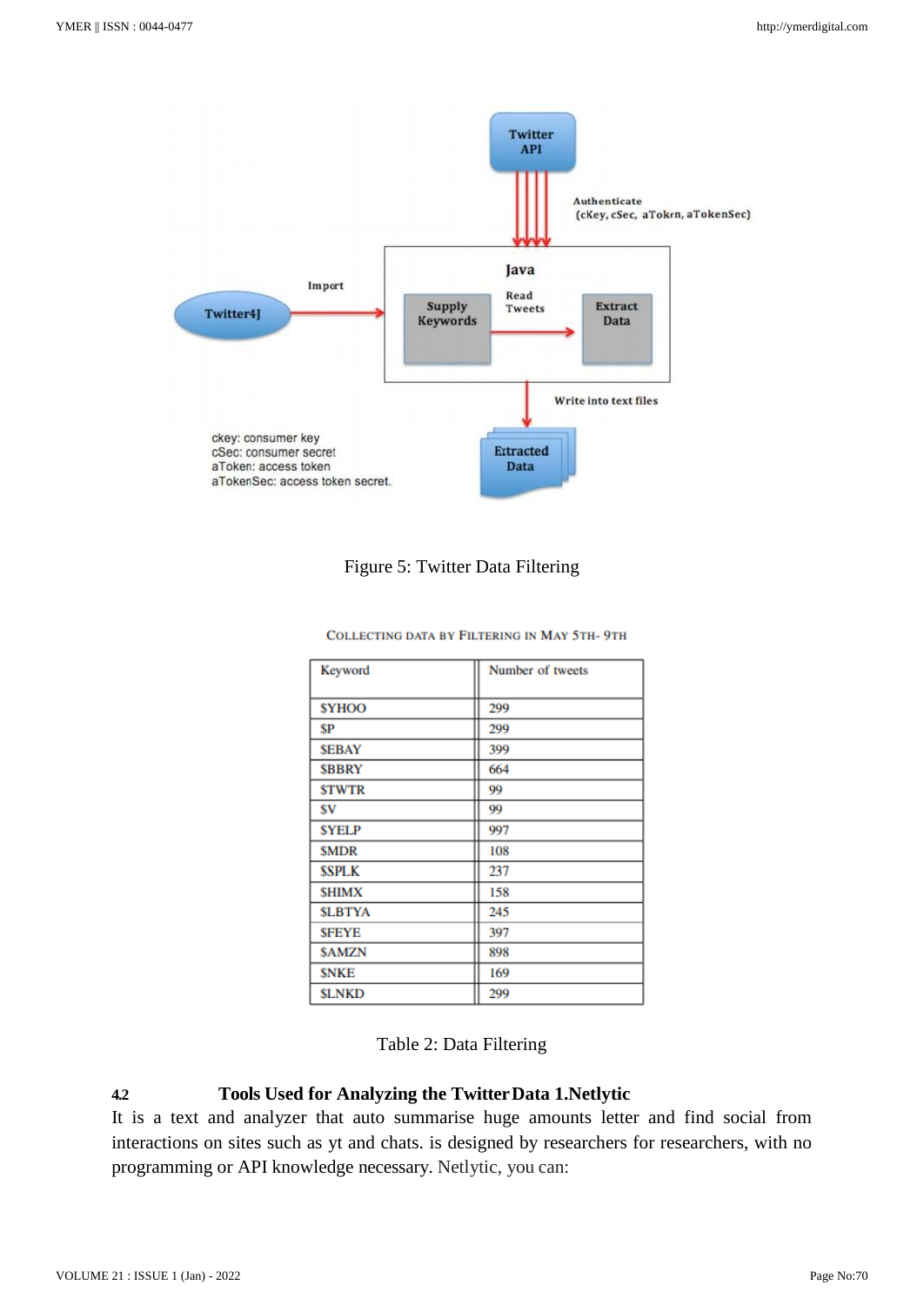1. Get (or import) data such as blog comments, forum entries, and SMS conversations, among other things. (For example, create and gather unique data set, or import an data collection.) 2. Identify, investigate emergent topics of conversation to one in your collection.

3. Create, display communica talk tion networks in order for find and get new social site.

Netlytic is suitable for monitoring online interactions in big communities such as classrooms, groups, online reviews forums, and discovered on social media platforms such as yt, blogs, chat rooms and chatting, and etc

#### **2.Mozdeh**

Gathering tweets matching keywords or from a set of people is (currently) simple using Mozdeh, dependent on Twitter and YouTube's continuing cooperation. Texts from other sources, such as Facebook pages, TripAdvisor, and Scopus, can be imported with extra procedures. Mozdeh is exclusively used to gather text from social media websites.

Mozdeh may collect social web texts directly from websites that distribute them, such as Twitter and YouTube, or import texts acquired in other methods. Twitter and YouTube presently communicate data using an Applications Programming Interface (API), which is an information sharing mechanism with which Mozdeh interacts to download postings. These sites may discontinue or charge for their APIs in the future. The functionality will be removed from Mozdeh in this scenario. As a outcome, gathering data as soon as feasible is a smart idea. Other sites may also begin to provide helpful APIs, which may subsequently be added toMozdeh.



Figure 6: Data Collection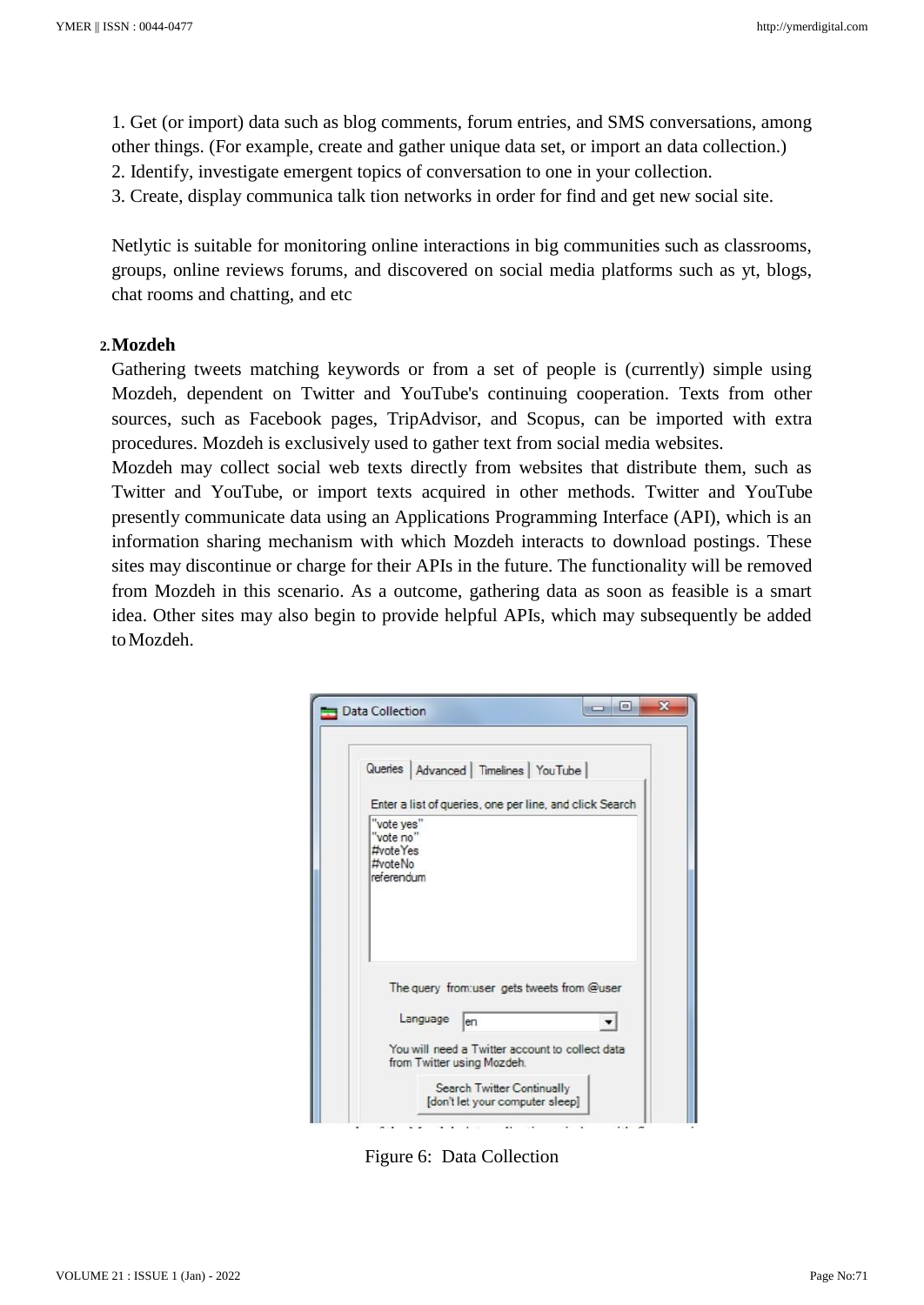Example of the Mozdeh data collection window with five queries

Mozdeh may collect tweets that match one or more searches. The data collecting screen contains a list of these queries. When Mozdeh is launched, it iterates over these queries, publishes them to Twitter through its API, and stores the outcomes. This procedure is repeated endlessly to check for fresh content. Mozdeh can gather data for years without ceasing if it is left on a computer that is always connected to the internet and does not enter sleep or hibernation states.

#### **3.Chorus**

Chorus is, ongoing data harvesting and analytics package meant to help and allow social research utilizing data.

Chorus-TCD is a condition (Tweet Catcher Desktop). It enables you to filter for data in two ways: by discovering a Twitter person and following ones everyday "Twitter lives" (i.e. logical data) or by identifying a network of Twitter people and observing ones everyday "Twitter lifestyles" (i.e. logical data) (i.e. semantically data) (i.e. user data). The interface is made up of three major components. They are located in the upper left corner.

| - Tweets                                        | File Settings Actions UserList About                                                                                                                                                                                                                                                                                                                                                                                                                                                                                |                            |                                                     |            |           |            |             |            |                 |          |  |
|-------------------------------------------------|---------------------------------------------------------------------------------------------------------------------------------------------------------------------------------------------------------------------------------------------------------------------------------------------------------------------------------------------------------------------------------------------------------------------------------------------------------------------------------------------------------------------|----------------------------|-----------------------------------------------------|------------|-----------|------------|-------------|------------|-----------------|----------|--|
| <b>User Timelines</b>                           |                                                                                                                                                                                                                                                                                                                                                                                                                                                                                                                     |                            | Search                                              |            |           |            |             |            |                 |          |  |
| Paste<br>Copy<br>Select All<br>Retneye Selected | Retrieved 100 tweets for mars rover (to Sat Jan 31 14:10:07 +0000 2015)<br>F<br>Hivallow<br>animectaku66776<br>Ratrieved 100 tweets for mars rover (to Sat Jan 31 04 10 47 +0000 2015).<br><b>IvaNow</b><br>Retrieved 100 tweets for mars rover (to Sat Jan 31 00:05:02 +0000 2015)<br>Secret ondonUK<br>Rehieved 100 tweets for mars rover (to Fri Jan 30 23 50 09 +0000 2015)<br>ShkiKeiz<br>- Retrieved total of 500 statuses for mars rover --<br>Location:<br>rosannariark13<br>User cancelled the procedure - |                            |                                                     | a          |           |            |             | mars rover |                 |          |  |
| <b>Bodate Selected</b>                          | Lang: en<br>LouiseRakwill<br>AndyFarbrother<br>n                                                                                                                                                                                                                                                                                                                                                                                                                                                                    | Retrieve back to son roots | #Tweets/req<br>1200<br>$\overline{\mathbf{r}}$<br>٠ |            |           | statutes") | New Search  |            | Update Existing |          |  |
| DateTime<br>ScreenN                             | Tweet                                                                                                                                                                                                                                                                                                                                                                                                                                                                                                               |                            | TaeetO                                              | RealVane   | Followers | Following  | PublicLists | TimeZone   | GeoCoords       | UserTwe. |  |
| SpaceFic.<br>Sun Feb 0.                         | A Digital Opportunity Flover on Mars, http://t.co/LGIKZVFXAw                                                                                                                                                                                                                                                                                                                                                                                                                                                        |                            | 5618597                                             | Outer Sp.  | 6976      | 7674       |             | 0 Baghdad  | nul             | 15345    |  |
| Sun Feb 0<br>ASHWINI                            | NASA Jet Propulsion Laboratory Considers Building Mars Halicopter Rover for Next Mission - Pioneer                                                                                                                                                                                                                                                                                                                                                                                                                  |                            |                                                     | ASHMINI.   | 457       | 413        |             | nd         | nd              | 14207    |  |
| Sun Feb 0<br>uglyone                            | Mars Fossis? Curiosity Rover Team Questions Report on Potential Microbe Traces http://t.co/yCN/TGN                                                                                                                                                                                                                                                                                                                                                                                                                  |                            |                                                     | Ful de Fir | 1712      | 1998       | 0           | 1 ishon    | na              | 5818     |  |
| Sun Feb 0<br>mosambro                           | The rover #BI-Cunosity takes a moment away from Mars exploration 2 search 4 a date on orindr.                                                                                                                                                                                                                                                                                                                                                                                                                       |                            |                                                     | Morgan     |           | 69         | Õ.          | nd         | rul             | 188      |  |
| Sun Feb 0<br>kennethol                          | UFO Crash Photographed By Mars Curiosity Rover: http://t.co/E6q7zzSDMU via @YouTube                                                                                                                                                                                                                                                                                                                                                                                                                                 |                            |                                                     | kenneth c. | 12        | 22         | 0           | hull       | <b>rule</b>     | 1554     |  |
| Sun Feb 0<br>matcicha                           | Curiosity Mars rover back in the groove http://t.co/28MGsy.impU                                                                                                                                                                                                                                                                                                                                                                                                                                                     |                            |                                                     | Mat Wile   | 120       | 298        | ō           | Tokyo      | nul             | 5189     |  |
| Sun Feb 0<br>iasishiddi                         | RT @ScotMechlowicz, At NASA JPL watching the Mars Curiosity rover landing live on Mars. http://t.co/6                                                                                                                                                                                                                                                                                                                                                                                                               |                            |                                                     | lasid ee   | 426       | 278        | O.          | Kuala Lu   | rul             | 9897     |  |
| Sun Feb 0.<br>applegate                         | Mars Rover Finds Petect Rectangle NASA Stays Quiet http://t.co/aatzhgiK3t                                                                                                                                                                                                                                                                                                                                                                                                                                           |                            |                                                     | synthelep. | an        | 185        | ō           | nut        | null            | 407      |  |
| Sun Feb 0<br><b>MaytonD</b>                     | Interesting photonNASA Mars Rover Finds New u2018Ancient Structure.u2019 Evidence Of u2018hteli                                                                                                                                                                                                                                                                                                                                                                                                                     |                            |                                                     | Daye Ma    | 1298      | 1976       | ñ           | nat        | tull            | 8932     |  |
| Sun Feb 0<br>watness4t                          | (Imarkbuckley23 @LouiseWaters12 @allsonbarrow also little space-bot things on Mars. #rover. Oh! An                                                                                                                                                                                                                                                                                                                                                                                                                  |                            |                                                     | Emma Ho    | 2477      | 185        | b           | 作成         | nat             | 1061     |  |
| Sun Feb 0<br>mars fash                          | NASA Mars Rover Finds New u2018Ancient Structure u2019 Evidence Of u2018Intelligent Speciesu201_                                                                                                                                                                                                                                                                                                                                                                                                                    |                            | 5618435<br>5618403                                  | Mars Fans  | 193       | 933        | Ď.          | Tehran     | nd              | 490      |  |
| Sun Feb 0<br>HelenM7                            | Curiosity rover clobbers Mars rock on http://t.co/4llHrzEUsC                                                                                                                                                                                                                                                                                                                                                                                                                                                        |                            |                                                     | Heien Mt.  | 180       | 294        | ō           | nat        | null            | 26667    |  |
| Sun Feb 0 ushio 590<br>$\epsilon$               | RT @yuuka_518: 'Human Shadow' Visible In Mars Rover Photo http://t.co/ezintpztU7 http://t.co/aGbtGrK                                                                                                                                                                                                                                                                                                                                                                                                                | m                          | 5618365                                             | lu00e3lu   |           |            | 0           | nat        | null            | 864      |  |

#### Figure 7: Tweets User Timeline

The controls of getting a query are located in upper right corner. A tabular view of the of any of the aforementioned search modalities may be seen in the bottom half.creates a info file including: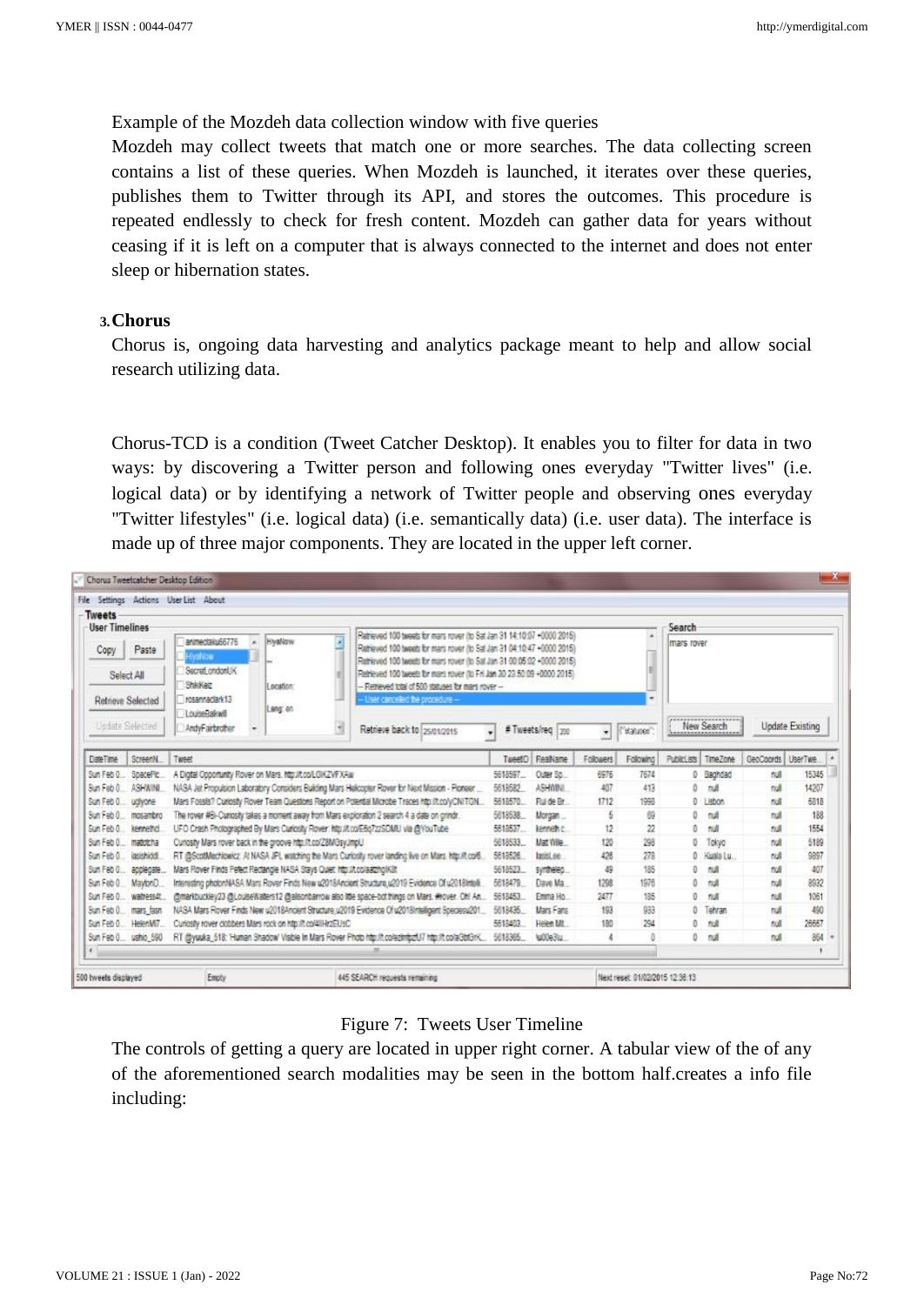- Date &Time
- Screen n Name
- Tweet
- ∙ Real n Name
- ∙ Followersin
- ∙ Followingin
- ∙ PublicListsin
- ∙ Time of Zone
- ∙ Geoco-oords

# **5 Micro blogging**

Its platforms have grown in popularity and use as a A social networking platform for exchanging information, disseminating knowledge, and finding new connections. People who have signed up for microblogs may submit their thoughts, read other people's posts, leave comments, forward relevant news, and follow their friends. As a outcome, the platform amasses a massive quantity of data.

The main issue is how to acquire the data in an effective and efficient manner. In this part, we offer a data collection approach as well as a time-line tracking methodology.



Flowchart 1: Time –Line Tracking Technique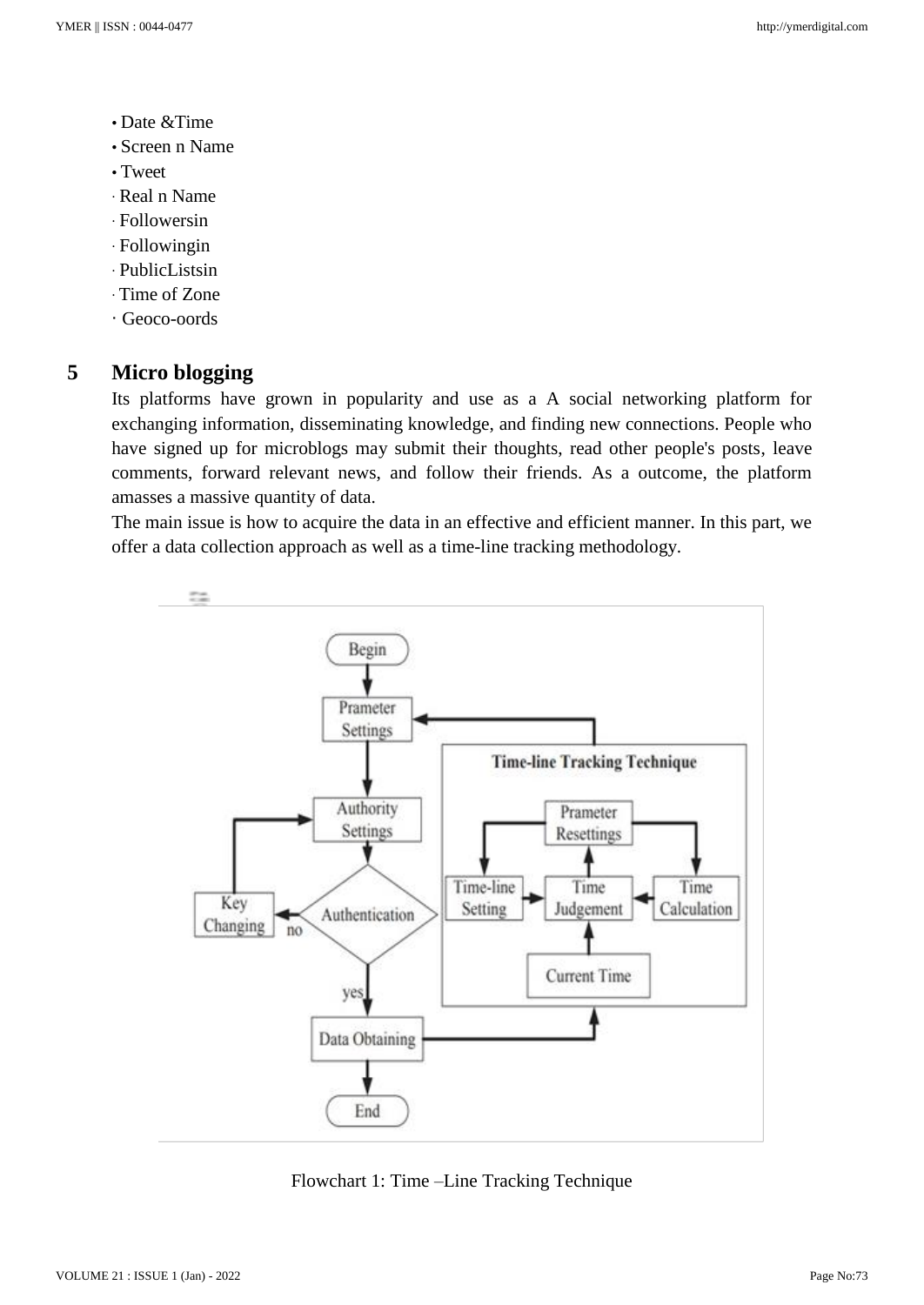(1) Parameter Settings: It is made up of two parts. The first relates to the initial different classifiers, such as data type First there aims at establishing the check mark throughout looping, whereas the last refers to inserting the screen capture at both the end of the scrolling operation.

(2) Authority Settings: At this point, create one accounts using the weblog service terminal. Secondly, through authorization, we make a link.

(3) Time-line Tracking Technique: Finally, scientists make decisions out about present point up to a given time setting.

If the timing stamp for the comparisons is sooner than with the data type for the previous time stamp, we use the target time stamp to collect data. Otherwise, we refresh the variable and reset the information and update with the current moment in time mark. We utilize Kafka [\(http://kafka.apache.org/\),](http://kafka.apache.org/)) a number of different mechanisms programme, in the data gathering module for improve the usefulness of data analysis. This is due to Kafka's growth in output, made splitting, failover, and disturbance when compared to competing encryption methods, making. It is an excellent ideal for developing messaging regulatory compliance. In addition, Kafka can build a user activity monitor funnel as a set of real submit feeds. This is in reference to effectiveness and efficiency of operations (page views, searches, or other activities). Services for those kind of feeds are there for a number of use situations, including real computing, legitimate tracking, including off filtering in Kafka or unavailable business analytics applications.

## **6 Scope and Future Work**

We offer a web-based social media data analysis tool that combines qualitative and largescale data mining approaches. We have a lot of work to do in the future. We must complete the implementation of the web services and user interface as intended.

During the process, we must perform user research 387 to determine how we can adapt this social media data analysis tool to fit the needs of various research objectives, as well as which features we should add or delete. We will also broaden the data coverage to include additional social media platforms than Twitter. We will perform usability testing after we have a pretty full functioning prototype in order to discover usability issues and further develop the product. As indicated in the database implementation, we will experiment with NoSQL databases based on Bigtable, such as Accumulo, to further enhance the speed of this webbased application, because they are often more flexible at handling web-scale data. Another possible future effort would be to employ topic analysis to propose various categories, easing the strain on researchers while analyzing large-scale data.

# **7 Conclusion**

Materials is a major stage in every work or project since data is the major element we use for exploration as evaluation. Photo sharing networks are a fantastic source of information. As a result, using the appropriate API lengthens the calculation. In this post, we discussed many methods for obtaining twitter api. The aim was to make money in the process. One strategy began with either the group and progressed to the recruitment of users. The else technique get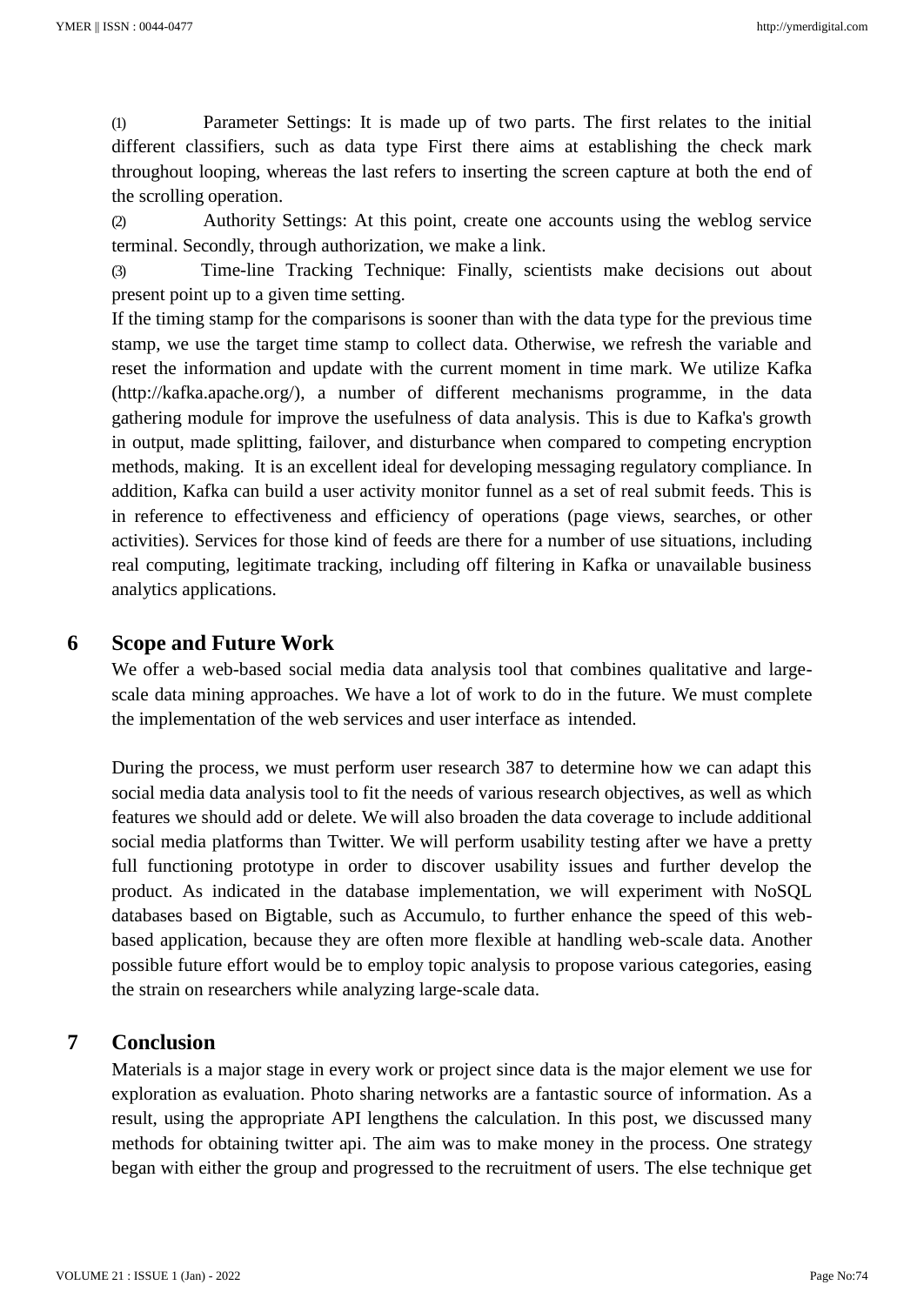with a key phrase but just discovered relevant tweets, recruiting individuals to build a population sample.

Each approach has a different advantage. As a result, area by users may be accessed and abused in the same manner that hand tools or specialised software can. Social network assessment is used in a variety of programmes and disciplines. Data storage and management, analysis of distinguishing features and user activity, and messaging are some of the applications.

### **References**

- 1. M. T. Schafer and K. van Es, "Social data," in ¨ The datafied society: Studying culture through data. Amsterdam University Press, 2017, ch. 10, pp. 147–154.
- 2. A. M. Kaplan and M. Haenlein, "Users of the world, unite! the challenges and opportunities of social media," Bus. Horizons, vol. 53, no. 1, pp. 59–68, 2019.
- 3. P. Gundecha and H. Liu, "Mining social media: a brief introduction," in New Directions in Informatics, Optimization, Logistics, and Production. Informs, 2012, pp. 1–17.
- 4. Z. Tufekci, "Big questions for social media big data: Representativeness, validity and other methodological pitfalls." ICWSM, vol. 14, pp. 505– 514, 2014.
- 5. D. Ruths and J. Pfeffer, "Social media for large studies of behavior," Science, vol. 346, no. 6213, pp. 1063–1064, 2014.
- 6. Chen and D. B. Neill, "Human rights event detection from heterogeneous social media graphs," Big Data, vol. 3, no. 1, pp. 34–40, 2015.
- 7. M. De Choudhury, "Anorexia on it: A characterization study," in Proceedings of the 5th International Conference on Digital Health 2015. ACM, 2015, pp. 43–50.
- 8. Chengang Zhu, Guang Cheng (senior member, IEEE) and Kun Wang (senior member, IEEE), "Big data analytics for program popularity prediction in broadcast TV industries", IEEE Access, October'2017.
- 9. MohammadNoor Injadat, Fadi Salo, Ali Bou Nassif, "Data mining techniques in social media: A survey", Neurocomputing-ScienceDirect, June'2016.
- 10.Marouane Birjali, Abderrahim Beni-Hssane, Mohammed Erritali, "Analyzing social media through big data InfoSphere BigInsights and Apache Flume", ScienceDirect, June'2017.
- 11.KuaiXu ,Feng Wang, Haiyan Wang, and Bo Yang "Detecting Fake News Over Online Social Media via Domain Reputations and Content Understanding" TSINGHUA SCIENCE AND TECHNOLOGY,ISSN 11007 - 02140 3/ 1 4 pp 2 0 – 2 7, DOI: 10.26599/TST.2018.9010139, Volume 25, Number 1, February 2020.
- 12.TAO JIANG, JIAN PING LI, AMIN UL HAQ, ABDUS SABOOR, AMJAD ALI,"A Novel Stacking Approach for Accurate Detection of Fake News" Digital Object Identifier 10.1109/ACCESS.2021.3056079.